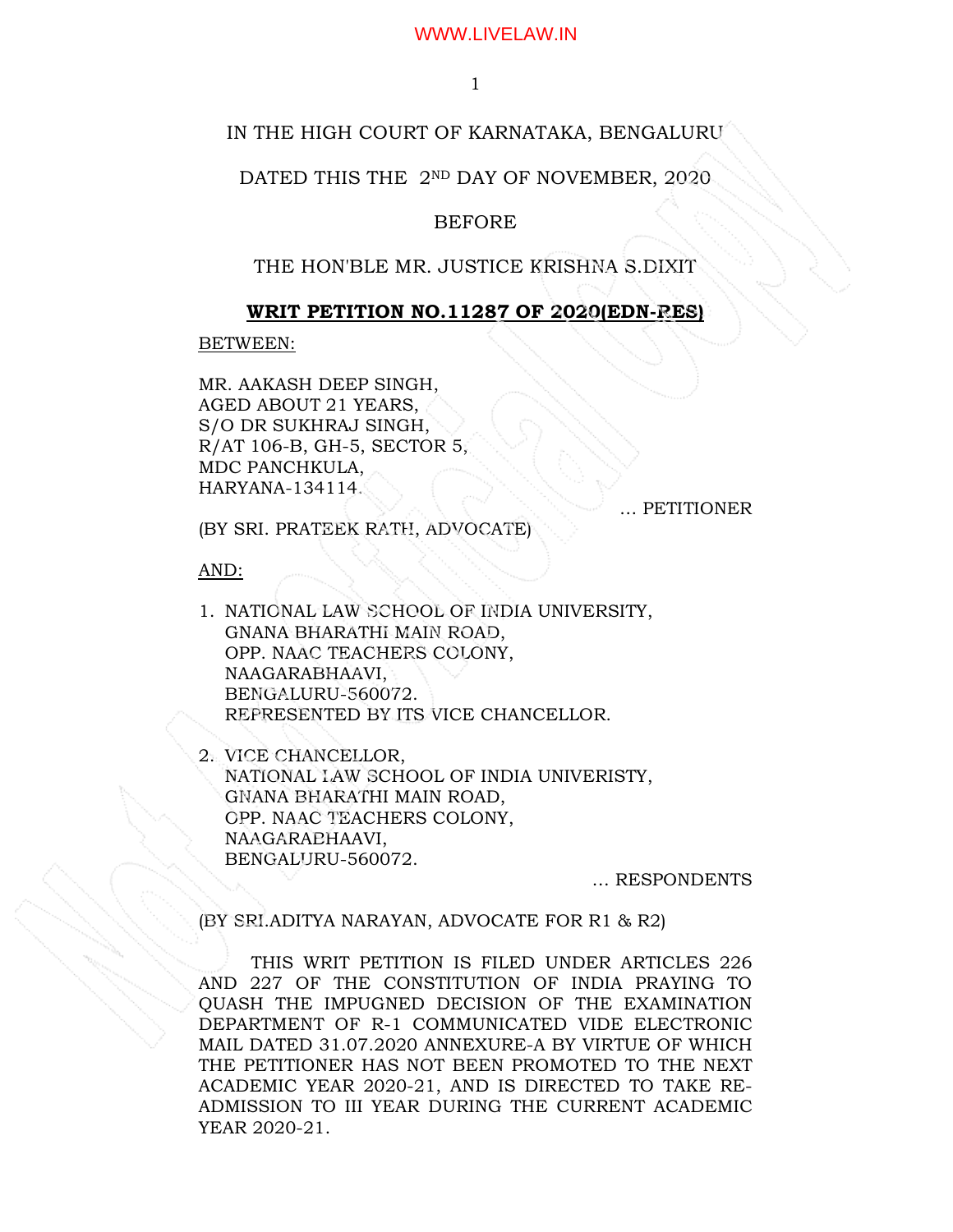THIS PETITION COMING ON FOR *PRELIMINARY HEARING IN 'B' GROUP* THIS DAY THROUGH VIDEO CONFERENCE, THE COURT MADE THE FOLLOWING:-

# **ORDER**

Regardless of the bulky pleadings of the case, the grievance of the petitioner a law student, is against his detention in the third year of the Course for the Academic Year 2020-21 on the ground that he has arrears of papers and that he cannot be given the benefit of "Special Repeat Examination" under the Academic and Examination Regulations, 2009, the AER 2020 having been promulgated.

 2. After service of notice, the first respondent – University (NLSIU) and the second respondent, it's Vice Chancellor have entered appearance through their learned advocate; they resist the writ petition by filing a Statement of Objections dated 20.10.2020; the counsel for the respondents makes submission in justification of the impugned action.

 3. Having heard the learned counsel for the parties and having perused the petition papers, this Court is of a considered opinion that indulgence is warranted in the matter as under and for the following reasons: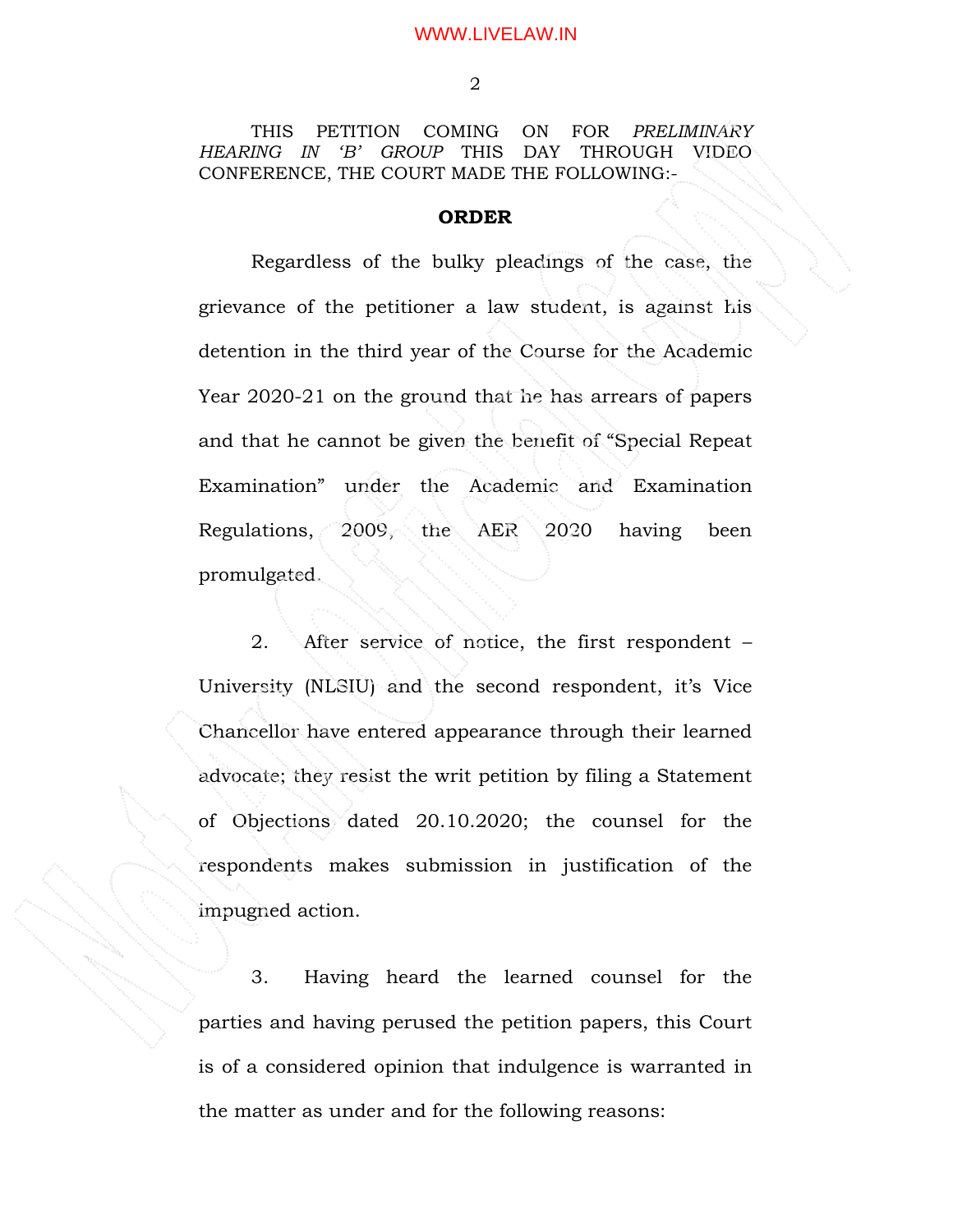3

 a) The respondent – University having been constituted by the National Law School of India University Act, 1986 (Karnataka Act 22 of 1986), has been globally recognized as the premier institution for imparting legal education to the students from the country and abroad; petitioner is admitted to the Undergraduate Law Course in the Academic Year 2016; he has a poor academic record having failed as many as eighteen courses during the three years, is arguably true; but, it is for such "poor performers" that AER 2009 which provide for Special Repeat Examination, have been promulgated.

 b) Clause 10 of Regulation V of AER 2009 reads as under:

*"Special Repeat Examinations: A Special Repeat Examination shall be held under the following circumstances:* 

> *a) If a student is not promoted to the next year because of failure in only one subject in the year previous to the class in which the student is admitted;*

*Explanation: If a student cannot get promoted to the 3rd year because of a singly course in the 1st year, a special repeat examination shall be held in the course.* 

*b) If a student cannot graduate from the 5th year because of failure in only one subject in the 4th year or 5th year."*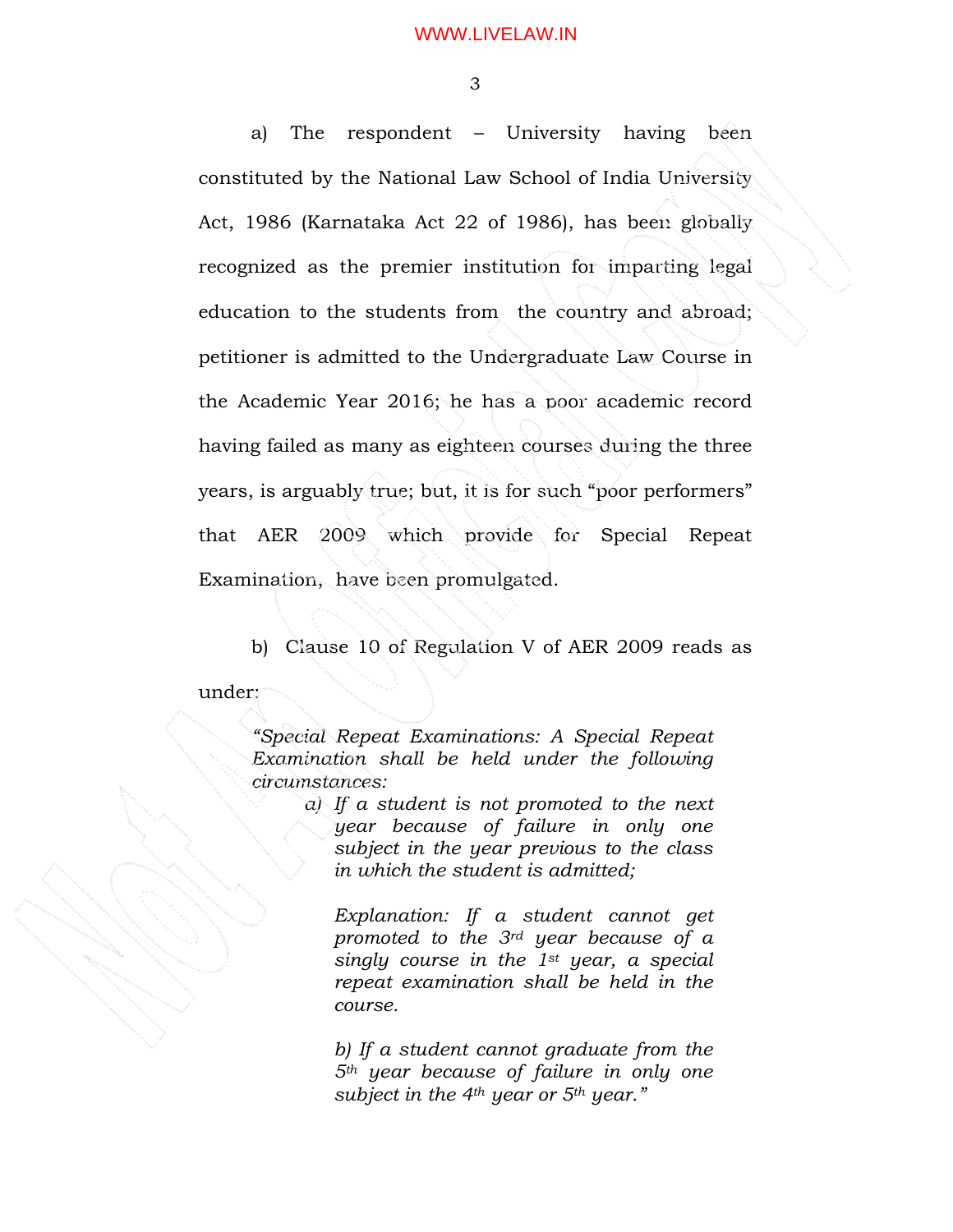4

Going by literal interpretation, a student having the failure in more than one subject, ordinarily cannot seek refuse under the shadow of this Regulation, is true; however, the conduct of the University shows that the restriction as to number of subjects, has been treated only as directory and admittedly, a few students who had multiple failures have been permitted to take up Special Repeat Examinations; that being the position, there is no reason to discriminate the petitioner by trying to place a strict construction on the subject Regulation, when it admits a purposive one.

 c) The respondent-University vide Notification dated 04.09.2017 (Annexure-R) has held out at large as under:

"*With reference to the Provisional Promotion List notified to the student, the students who have failed in four or five courses are required to submit an application indicating the course/s, preferably carried over courses in order to be eligible for promotion as per the Rules (excepting the course/s in which they would like to take the Special Repeat Examination to the Examination Department on or before 5th September, 2017"* 

more or less a similar Notification was also issued on

10.09.2020 (Annexure-S) which has the following text:

*" The students who have failed in more than three courses and less that five courses are required to send an email to exam department indicating the course (those who have failed in 4 courses) and two courses (those who have failed in 5 courses) [excepting the course/s in which they have*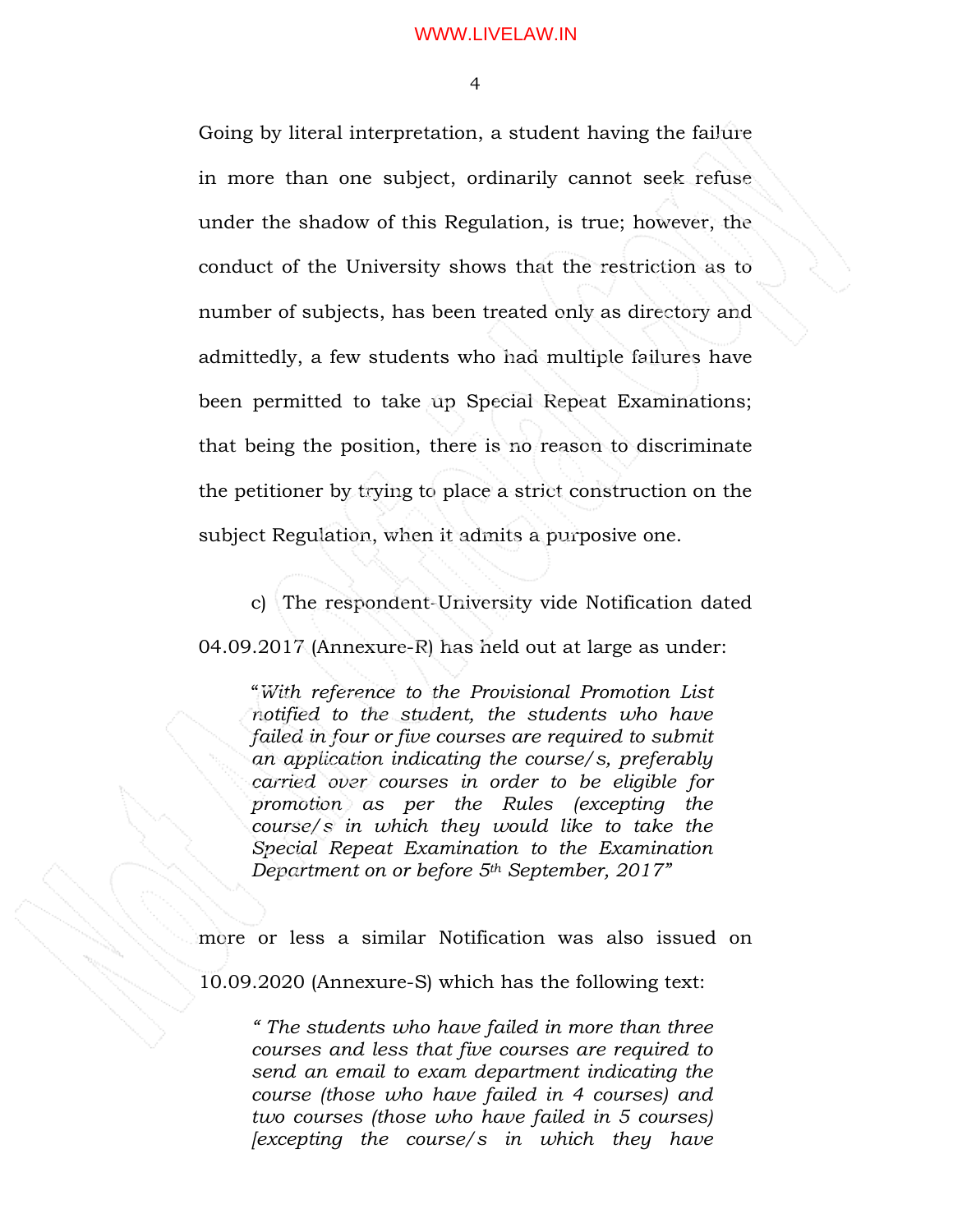*attendance shortage and non-fulfillment of other requirements] in which they would like to take the Special Repeat Examination to the Examination Department on or before 11th September, 2020."* 

these two Notifications not only show that the University treated the subject Regulation as being only directory but also stretched its meaning to benefit the "poor performers" who otherwise would not fit into the furrow of its text; after all, in a country like ours, if poverty is not a sin, being poor in intelligence too cannot be; denial of opportunity that was made available to others similarly circumstanced, would be discriminatory & arbitrary; it offends sense of justice and causes to the aggrieved a heart-burn.

 d) It is not the case of the respondent-University that its act of permitting other similarly circumstanced students, of taking Special Repeat Examination was done in violation of the provisions of AER 2009; there is not even a whisper about this in it's Statement of Objections; case of the petitioner is also supported by the doctrine of promissory estoppel and fairness in public action; it is relevant to recall what Chief Justice Felix Frankferter of the US Supreme Court had observed decades ago in **VITARELLI VS. CEATON, (1959) 359 US 535:**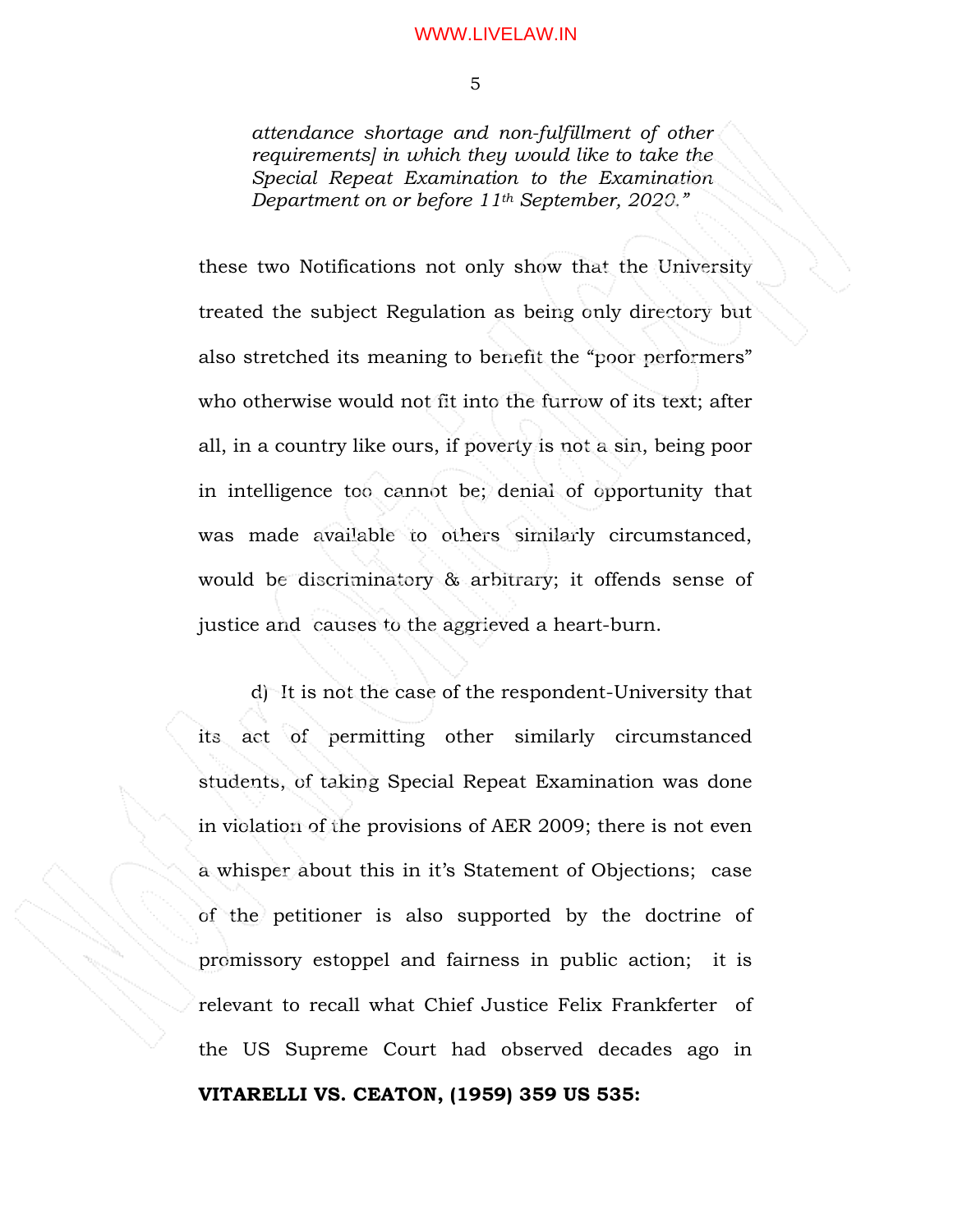*" An executive agency must be rigorously held to the standards by which it professes its action to be judged. Accordingly, if dismissal from employment is based on a defined procedure, even though generous beyond the requirements that bind such agency, that procedure must be scrupulously observed. This judicially evolved rule of administrative law is now firmly established and, if I may add, rightly so. He that takes the procedural sword shall perish with that sword."* 

It hardly needs to be reminded that this valuable norm of administrative law has become an integral part of our legal system vide **R.D.Shetty Case, (1979) 3 SCR 1014**.

 e) The above observation of the US Supreme Court which our Apex Court has adopted also answers the preliminary objection of delay & laches advanced by the respondent University even when the writ petition is filed within about two months or so, of detention; during the eventful period the COVID-19 pandemic was rampant every where and the judiciary was treating the issue of delay & laches more leniently, also cannot be lost sight of; after all, there is no statutorily fixed limitation period for availing the writ remedy, and there cannot be one.

f) The AER 2020 being at place now, petitioner cannot bank upon AER 2009, is a contention not worth the words through which it is put forth; the right that has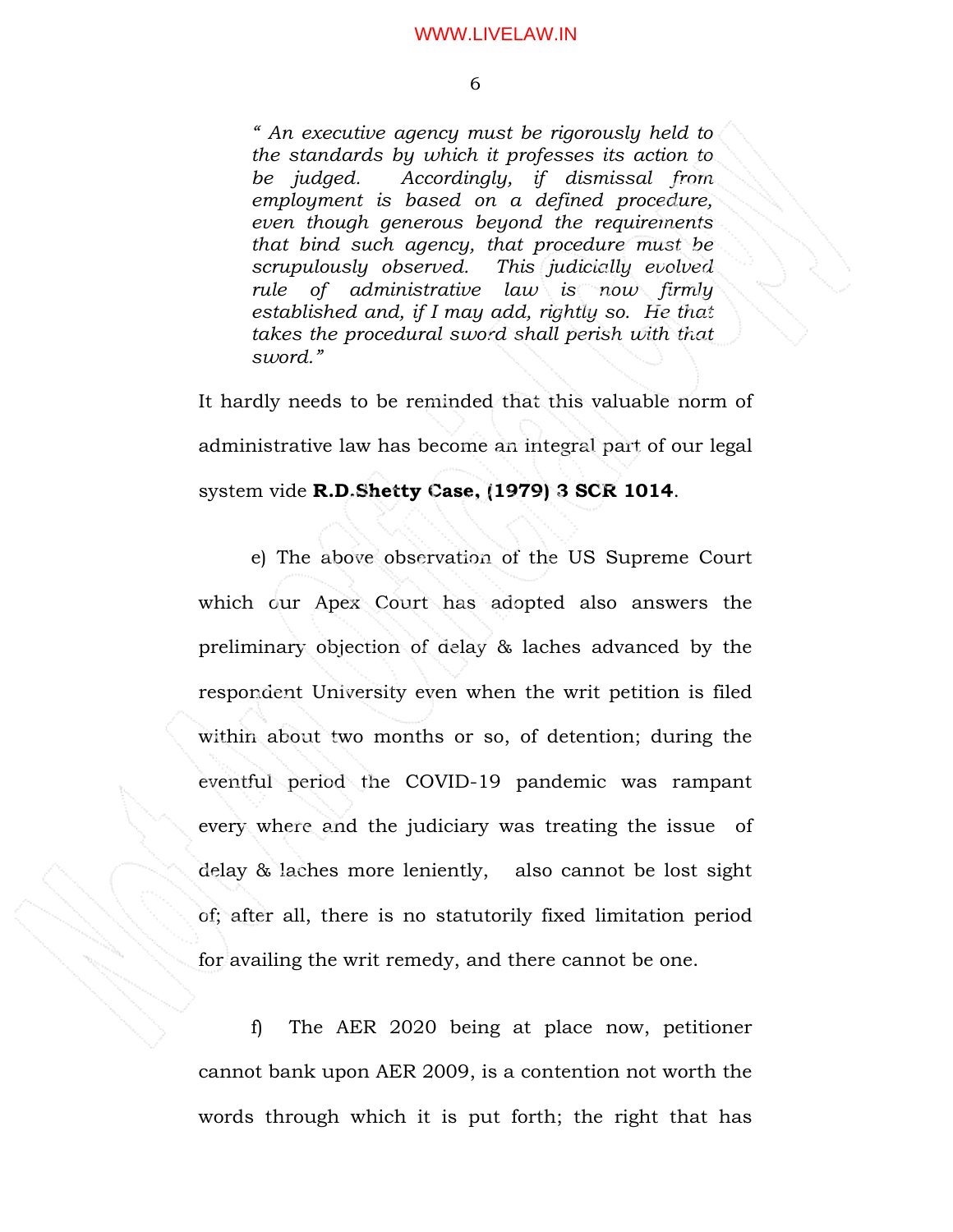7

accrued to a student under AER 2009 cannot be silenced in the absence of a specific intent in the subsequent Regulations, to the contrary; counsel for the petitioner is more than justified in banking upon the Notification No. 2/2020 dated 31.07.2020 (Annexure-D) issued by the second respondent – Vice Chancellor specifically addressing the students, para 3 of which reads as under:

*"3. Academic Year 2020-21 is a transition year from AER 2009 to AER 2020 and hence a few accommodations have been made for this year to ensure that students are:* 

*not prejudiced by the retrospective application of new Regulations;* 

*given the best opportunity to progress in their academic programme;* 

*given a clear forward guidance on the future application of the Regulations."* 

 g) The above apart, no provision in the 1986 Act has been shown which empowers the respondent-University to frame delegated legislations of the kind, with retrospective effect; apparently, the text of the new Regulations shows that they have prospective effect, consistent with the conventional presumption; the contention that these new Regulations have been promulgated after notifying to the students at their formative stage, is a poor solace, bereft of legal content & efficacy.